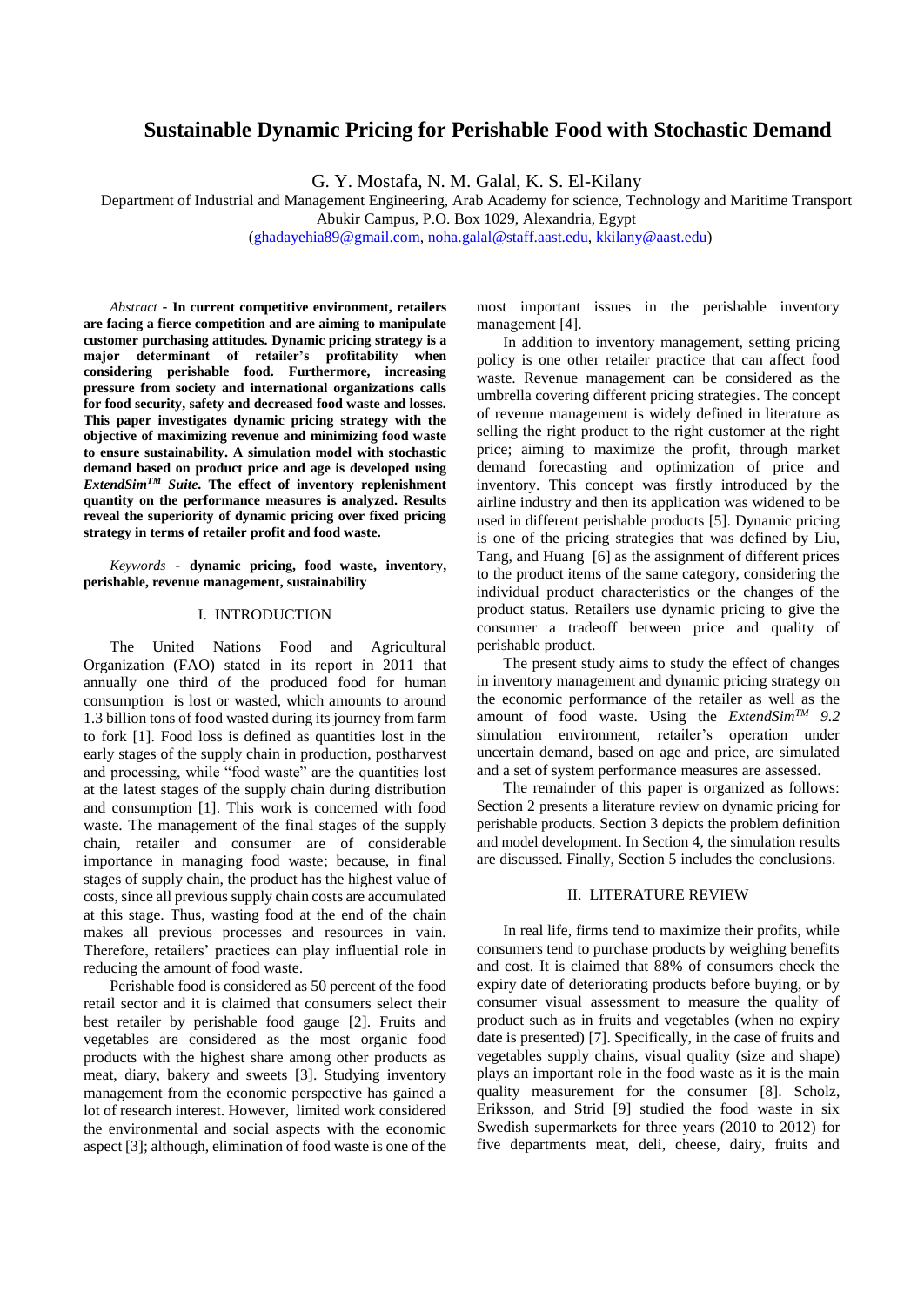vegetables, and concluded that fruits and vegetables contribute to 85% of the total wasted mass.

Price-based revenue management can be classified into fixed, dynamic, and promotional pricing [10]. For perishable products, dynamic and promotional pricing are usually applied to increase demand when product approaches the end of its lifetime. A study of the Danish food retail sector states that promotional offers may encourage consumer purchases; yet, these offers may also increase food waste in households [11]. Therefore, it is not of interest when targeting waste reduction. Hence, the current review focuses on dynamic pricing. Dynamic pricing solutions are proposed when demand is typically decreasing over time as is the case for fashion industry, fruits retail, hotels and airlines [12]. Dynamic pricing model with time-dependent elasticity is essential as it may manipulate customers buying attitudes as consumer refuses fixed price for deteriorating product during the entire selling period [12]. This will lead to maximum profitability for both customer and retailer, as well as ensure the sustainability of the products. Dynamic pricing helps the retailer to sell products before they expire by stimulating sales so wasted food is prevented and also increasing the revenue so it is a win-win situation [10].

Elmaghraby and Keskinocak conducted an extensive review on dynamic pricing and inventory management and how these can be used to maximize profitability by retailers, considering different inventory and customer classifications [13]. According to their classification, the case of perishable food as fruits and vegetables falls under the RIM category (Replenishment inventory, product demand Independent of time and Myopic customer). They also claimed that determining the initial inventory decision is influential in the pricing optimization. However, waste was not considered in their work.

The objective of revenue maximization and waste minimization was investigated via a deterministic mathematical model for a perishable product considering the effect of price, age and price elasticity of demand [14]. The authors proved that waste can be minimized by a dynamic pricing strategy. Even at the worst case, when decreasing the waste by 50%, the revenue loss can be around 20%. They suggested to replicate their experiment using Monte Carlo simulation.

Simulation for different dynamic pricing strategies was discussed by Chung and Li [15] to study the relation between the retail service efficiency, consumer purchasing and consumption patterns with respect to different pricing policies. The retailer offered a 30% discount when 30% of product life was remaining. From the proposed model it was concluded that 10% reduction in price increased sales by 5.8%. In 2014, they updated their simulation model using C language for a South Korean market [7]; where, four pricing strategies were tested; fixed price, discount price when product shelf life is imminent, discount price every day, and discount price with two days interval. The last two strategies were superior over the others. Only normally distributed consumption was used, and it was suggested to investigate other distributions in the future. F

Furthermore, Chen, Liu, and Xu [16] proposed a simulation model for a vegetable market in China to model the optimal pricing for perishable products considering customer preferences and uncertain demand; yet, no consideration for food waste management was made.

In [17] four models for dynamic pricing with and without menu cost (price adjustment cost, i.e. the extra cost produced due to price changes) were formulated in order to investigate how the number of price adjustments affected the profitability of deteriorating products. One of the work's conclusion was that multiple price adjustment was making the most benefit of dynamic pricing, when menu costs were small.

From the reviewed literature, it can be observed that the interest in using dynamic pricing is increasing in the latest years. Although profitability was initially the main driver for revenue management, the increasing global pressure for sustainable production and consumption; also, awareness of the importance of food safety and security and the criticality of food waste and losses, have pushed the research in the direction of including food waste minimization and environmental impact, when setting pricing strategy and managing inventory. For this reason, this paper studies the effect of pricing strategy and inventory management on retailer's economic performance and the generated food waste. Due to the stochastic nature of demand simulation is used in this work to assess the impact of inventory management and dynamic pricing on both profit and waste

#### III. SIMULATION MODEL DEVELOPMENT

#### *A. Problem Definition*

The problem considered is setting the pricing strategy and inventory management of a perishable product in a retail store/supermarket. The nature of items deterioration and perishability impose two problems for the retailer. First, unsold quantities approaching or attaining its lifetime are wasted. Second, profit loss due to unsold items, which have been ordered, put in inventory and/or displayed. Customers are reluctant to buying products of less quality unless their price is reduced. Thus, the retailer needs to identify the dynamic price of the products according to its age in addition to how much inventory to order. The ultimate goal of setting the price and the quantity to order is to reduce waste, lost sales, and increase profit.

#### *B. Model Assumptions*

In order to develop the simulation model, the following assumptions are made:

- Single product is considered.
- Myopic customer (purchases immediately when the price is lower than his estimate without looking at the future prices).
- Price depends on age.
- Demand depends on price and age.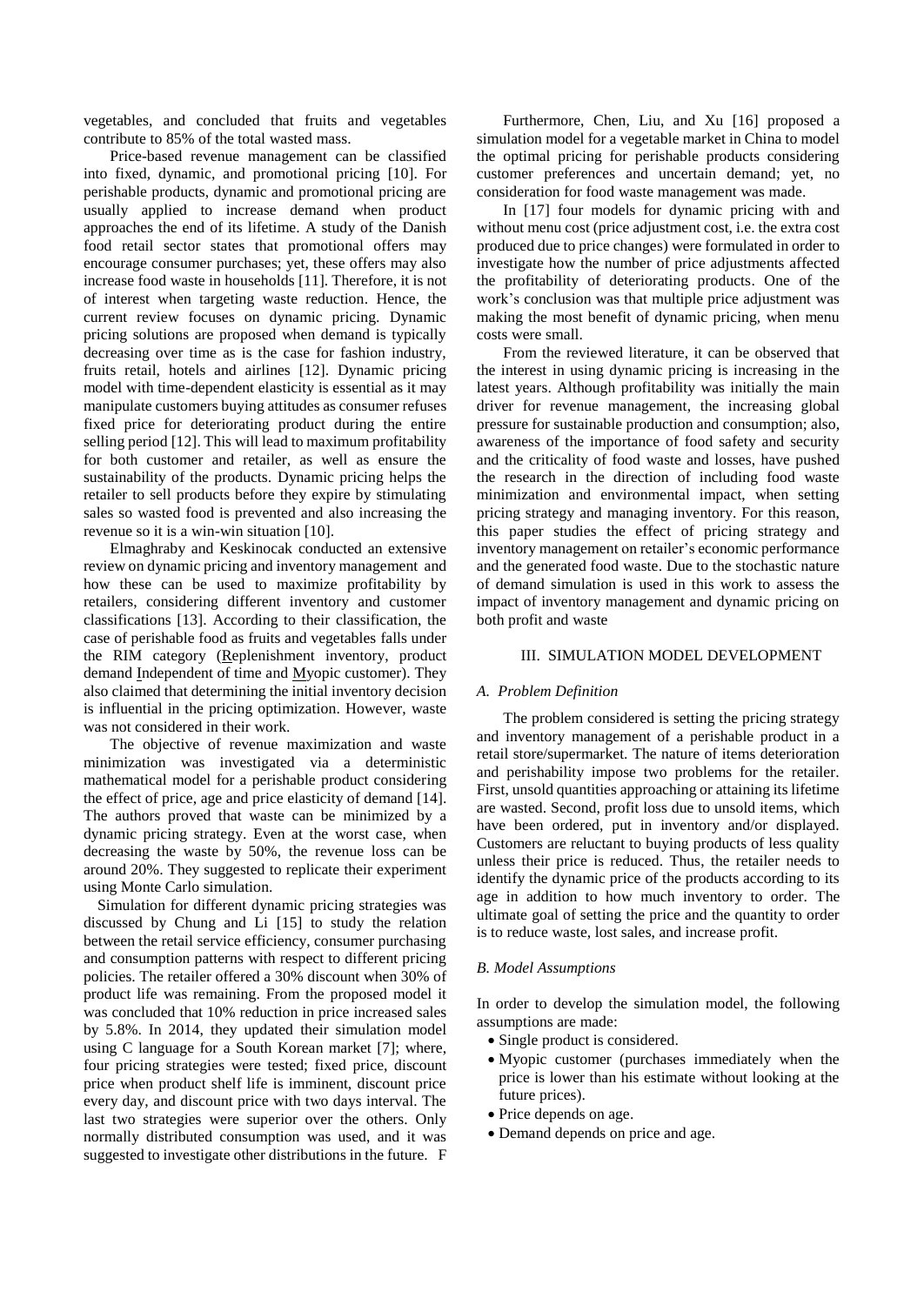- A periodic review policy for inventory replenishment, with products replenished daily.
- Items are discrete.
- Products are withdrawn from inventory following the first in first out (FIFO) rule.
- Menu costs, setup cost and holding cost are negligible.
- No backorders are allowed (*shortages or out of stock lead to lost sales*).

#### *C. Performance Measures*

The retailer's performance is assessed using the following performance measures:

- Revenue: from sold quantities USD/year
- Perished items: average cost of wasted items as they reached their end of lifetime at the retailer with no purchase USD/year
- Lost sales: unmet demand of customers USD/year.

#### *D. Model Conceptualization*

To formulate the problem defined in the previous section, a simulation model has been developed. The model represents a supermarket with inventory and displayed perishable items on shelves. Inventory replenishment at the supermarket is daily; hence, at the beginning of each day the supermarket receives a new lot from the supplier. The supermarket displays the perishable item with different prices depending of the age of the product.

Customers arrival at the supermarket is considered as the demand for the perishable product. Customers buy their required products and exit the supermarket at the cashier where revenue from sold items is calculated based on its age. Customers who do not find their request leave the supermarket and are considered lost sales. Product reaching their full lifetime (expiry date) cannot be sold and are thus considered as perished product. A flowchart describing the conceptual model for the system under study is illustrated in Fig. 1.

#### *E. Setting Model Parameters*

Essential to studying retailer's performance is to identify the revenue, which depends on sales price and demand. In this study the calculation of price and demand functions are adopted from [14], where demand depends on both age *a* and price *p* as indicated in (1). Furthermore, three parameters were used in [14] to describe price and demand relationships: the price elasticity of demand (*α*), the influence of age on demand (*β*), and the influence of age on price (*γ*).

$$
D(p, a) = Do\left(\frac{p}{p_0}\right)^{-\alpha} \left[1 - \left(\frac{a}{L}\right)^{\beta}\right] \tag{1}
$$

*Do* and *p0*, are initial demand and price, respectively, and *L* is the lifetime of the product  $(a \leq L)$ . Price function is described in (2) [14]. Substituting (2) in (1) results in consumer demand based on age as given in (3).

$$
p(a) = p o \left[ 1 - \left( \frac{a}{L} \right)^{\beta} \right]^{\gamma} \tag{2}
$$



Fig. 1 Flowchart for retailer's operations

$$
D(a) = Do[1 - \left(\frac{a}{L}\right)^{\beta}]^{1 - \alpha \gamma}
$$
 (3)

The developed model considers a single product with a lifetime of 10 days sold by a retailer under stochastic demand described by a Poisson distribution with a mean given by (1). Products are replenished daily with a quantity of 1,000 units. The initial unit-selling price of product is 5 USD. For perished products, a penalty of 1 USD/unit is added to the original price in order to calculate the loss in revenue from perished items.

The parameters  $\alpha$  and  $\beta$  describe the customer response to price and product age, respectively. Hence, the only parameter the retailer can control is *γ* (influence of age on price) defining thus the dynamic pricing strategy.

The relationship between *α*, *β* and *γ* was studied in [14]. Based on (3), for  $\gamma = 1/\alpha$ , the demand remains constant as the product ages (i.e., fixed pricing policy, which is not sound for the customer). When  $\gamma < 1/\alpha$ , demand decreases with age; while for  $\gamma > 1/\alpha$ , demand increases with product age, which is the case when extreme discount strategy is applied. These relations are described in Fig. 2. It can be observed that  $\alpha = 1/\gamma = 2$  presents the fixed pricing case, thus no change in demand over product lifetime. For  $\alpha$  values ranging from 1/3 to 2 ( $\alpha < 1/\gamma$ ), increasing the value of *α* results in slower rate of change in demand. For  $\alpha = 3$  ( $\alpha > 1/\gamma$ ), demand increases with age which is not practical in the case of fruits and vegetables.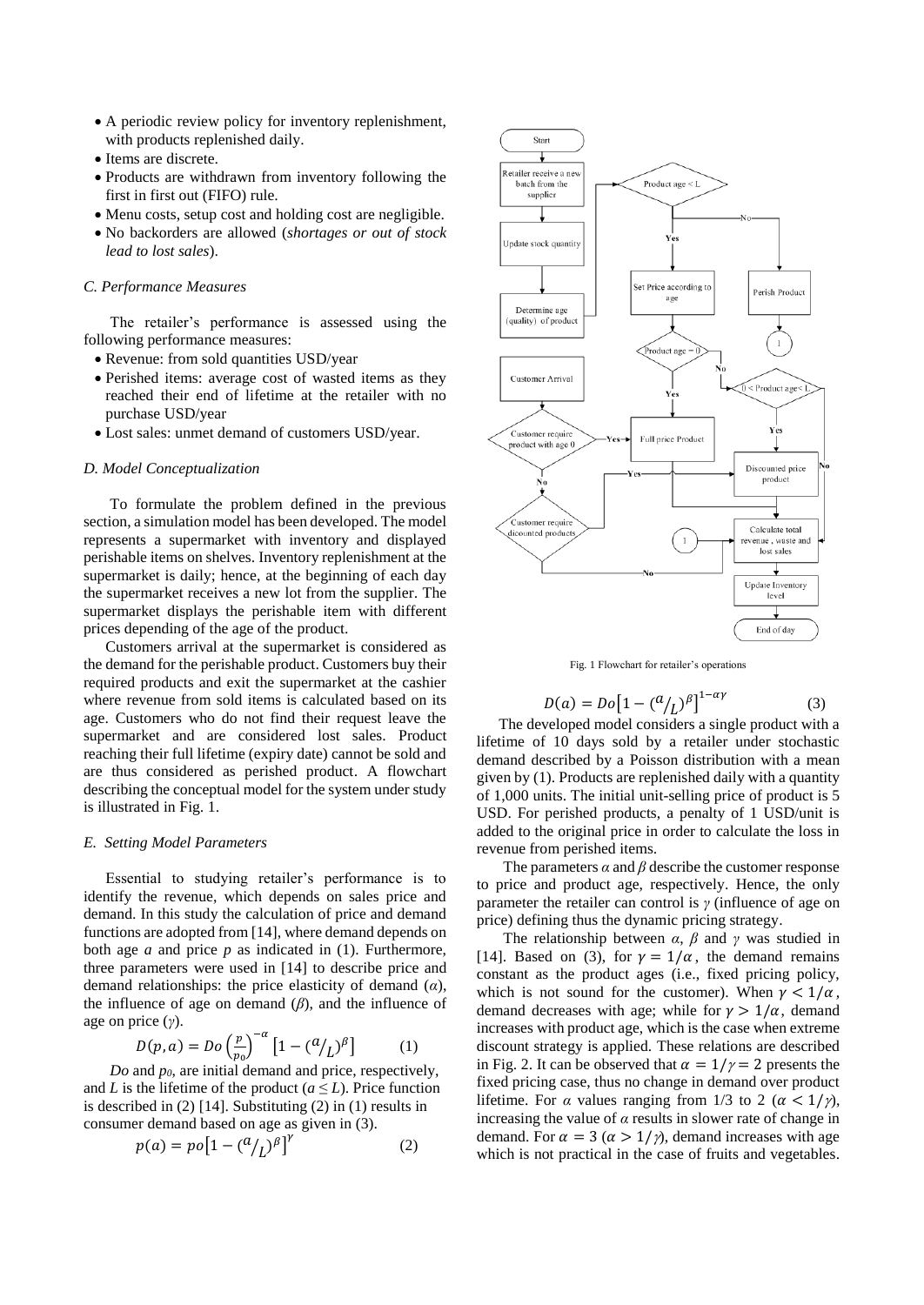In all cases, demand is zero when product reaches its full lifetime ( $a = L$ ). Thus, an  $\alpha$  value of 1 is chosen.

The second parameter to set is  $\beta$ , which describes the influence of age on demand. As per (1), for  $\beta = 1$  demand decreases linearly with age. When  $\beta > 1$  demand reduction with age is lower at first, then it increases with product aging. Finally,  $\beta$  < 1 presents a situation where demand reductions are high at the beginning of the product lifetime. This case is not practical, and is thus neglected.

The relationship between price and age for different values of  $\beta$  is shown in Fig. 3 The linear decrease can be seen for  $\beta = 1$ . Increasing the value of  $\beta$ , causes minor changes in price at the beginning of the product lifetime. The illustrated case of  $\beta = 5$  may represent a product with slow quality degradation over time, so price is almost constant until the product age reaches its half lifetime. Based on the results obtained from Fig. 3, a *β* value of 2 is chosen as moderate case representing typically the case of fruits and vegetables.

The third parameter is  $\gamma$ . The effect of changing  $\gamma$  on the relation between demand and age is illustrated in Fig.4. Based on (3), fixed pricing strategy is presented by  $\gamma =$  $1/\alpha = 1$ . Thus, there is no change in demand over product lifetime. For  $\gamma$  values of 0.8 and 0.7, age slightly affects demand at the beginning of the product life, which is not the case for vegetables and fruits. For  $\gamma = 2$  ( $\gamma > 1/\alpha$ ), demand increases with age which is not practical for fruits and vegetables. Meanwhile, for  $\gamma$  values below 0.7, demand decreases as product ages as expected for fruits and vegetables. So, a  $\gamma$  value of 0.5 has been selected.

#### IV. SIMULATION RESULTS AND ANALYSIS

This section presents results of the dynamic pricing model using  $\beta = 2$ ,  $\alpha = 1$ ,  $\gamma = 0.5$  and product lifetime of 10 days. Initial demand (*Do*) is expressed by a Poisson distribution with mean based on (3). Results are summarized in Table I for a constant inventory order quantity of 1,000 units. The net revenue is calculated based on (4); where, *RLC* is revenue less cost, *RS* is revenue from sold items, *LP* is the revenue loss from perished items and *LL* is the revenue loss from lost sales.



Fig. 2 Relationship between demand and age based on (3) for different  $\alpha$  values, using  $\gamma = 0.5$  and  $\beta = 2$ 



Fig. 3 Relationship between price and age using *γ*= 0.5 for different *β* values



Fig. 4 Relationship between demand and age for different γ values, at  $\alpha = 1$ ,  $\beta = 2$ 

In order to investigate the effect of changing daily replenishment quantity on different performance parameters, the model has been run using different replenishment quantities. Results are displayed in Fig. 5, quantities less than 500 unit/day lead to great loss due to the large percentage of unmet demand. Increasing inventory order quantity of 800-950 unit/day leads to an increase in net revenue till reaching the peak profit at 1,000 units/day. When inventory level increases reaching 1,400 unit/day although revenue from sales increases but eventually revenue less cost decrease by almost 45% from the peak, which occurs due to the huge number of perished products. Hence, it can be concluded that a replenishment quantity of 1,000 units best meets the economic objective and the food waste minimization objective. Using the same model parameters, we investigated the effect of altering daily replenishment for the fixed pricing on the different performance measures. Fig. 6 shows that the maximum annual profit obtained was USD 227,567 for an inventory order quantity of 130 units/day.

TABLE I BASE MODEL RESULTS

| Performance measure                     | Average<br>(USD/Year) |
|-----------------------------------------|-----------------------|
| Revenue from sold items $(RS)$          | 1,588,260             |
| Revenue loss from perished items $(LP)$ | 17,826                |
| Revenue loss from lost sales (LL)       | 54,085                |
| Total revenue less cost <i>(RLC)</i>    | 1,516,349             |